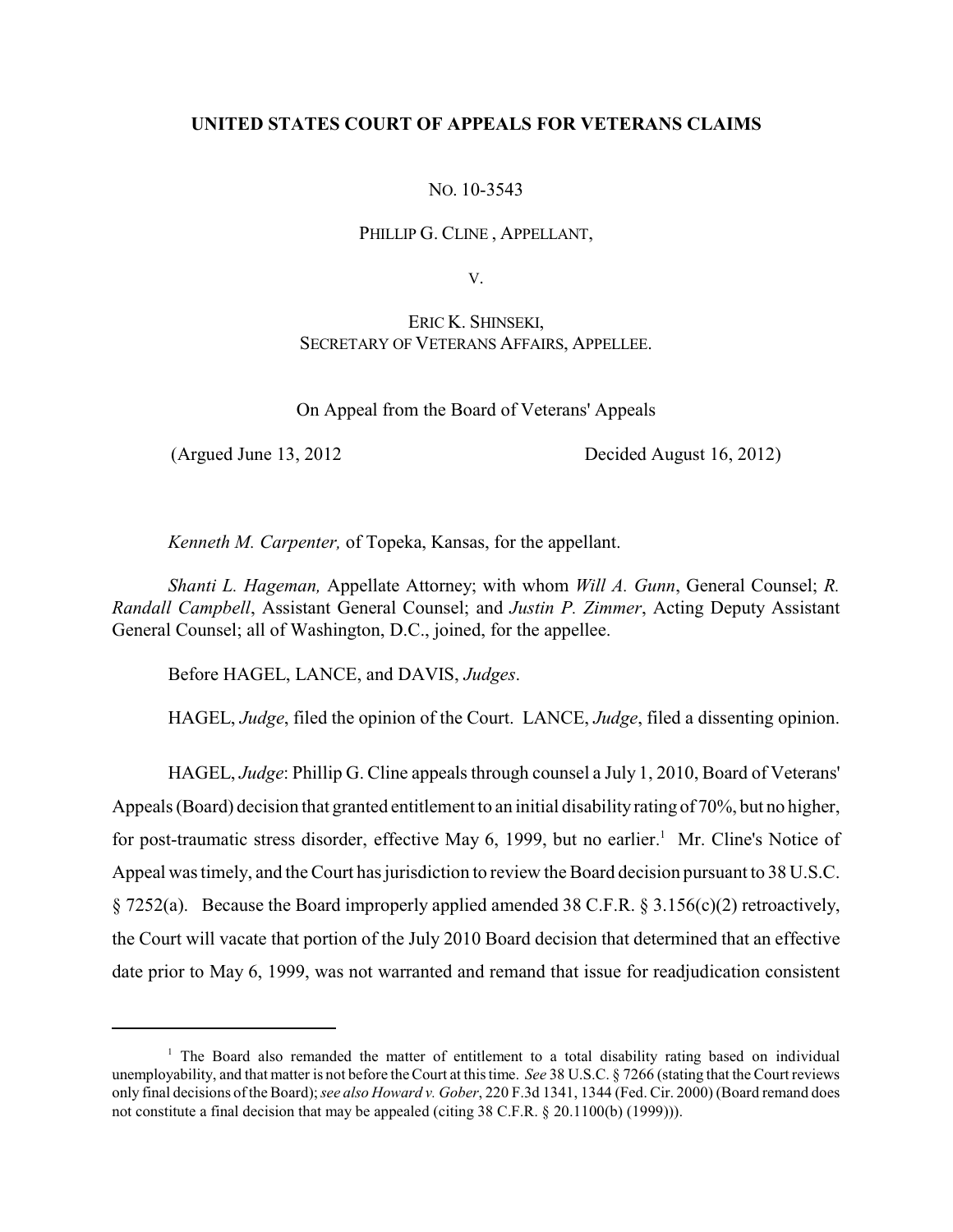with this decision. Because the Board properly considered and applied all applicable laws and regulations concerning the proper disability rating to be assigned for post-traumatic stress disorder, the Court will affirm the remainder of the Board decision.

### **I. FACTS**

Mr. Cline served on active duty in the United States Army from July 1970 to March 1972, including service in Viet Nam.

In January 1993, Mr. Cline sought entitlement to benefits for post-traumatic stress disorder. The following month, he submitted a post-traumatic stress disorder stressor questionnaire identifying several stressors. In response to the question, "Did you have any civilian friends killed, wounded, or executed," Mr. Cline stated that a "friend drowned" while Mr. Cline was stationed with the 25th Infantry, 3rd Squadron, 17th Air Cavalry, but he did not identify the friend by name. Record (R.) at 1920. In response to the question "How many civilians were involved," Mr. Cline wrote zero. *Id.*

At a May 1993 VA examination, Mr. Cline reported to the examiner that, while he was in Viet Nam, his unit underwent numerous rocket and mortar attacks and he witnessed many people wounded, maimed, and killed. The examiner ultimatelyconcluded that, although it was possible that Mr. Cline previously had a "mild case" of post-traumatic stress disorder, "it would appear that he no longer has sufficient symptoms to warrant the diagnosis." R. at 761. In June 1993, based largely on this examination report, a VA regional office denied Mr. Cline's claim for benefits. Mr. Cline did not appeal that decision, and it became final.

In May 1999, Mr. Cline sought to reopen his claim for benefits for post-traumatic stress disorder. In September 1999, the regional office determined that Mr. Cline had not submitted new and material evidence establishing a diagnosis of post-traumatic stress disorder or a confirmed stressor and therefore declined to reopen the claim.

A March 2000 VA progress note contains a diagnosis of post-traumatic stress disorder. As a basis for that diagnosis, the examiner recorded the following:

The patient reports recurrent, intrusive distressing recollections of being in Vietnam. The patient reports that his dreams are "about my buddy that got killed." The patient's friend (Butch) was killed when he was out on a mission and drowned.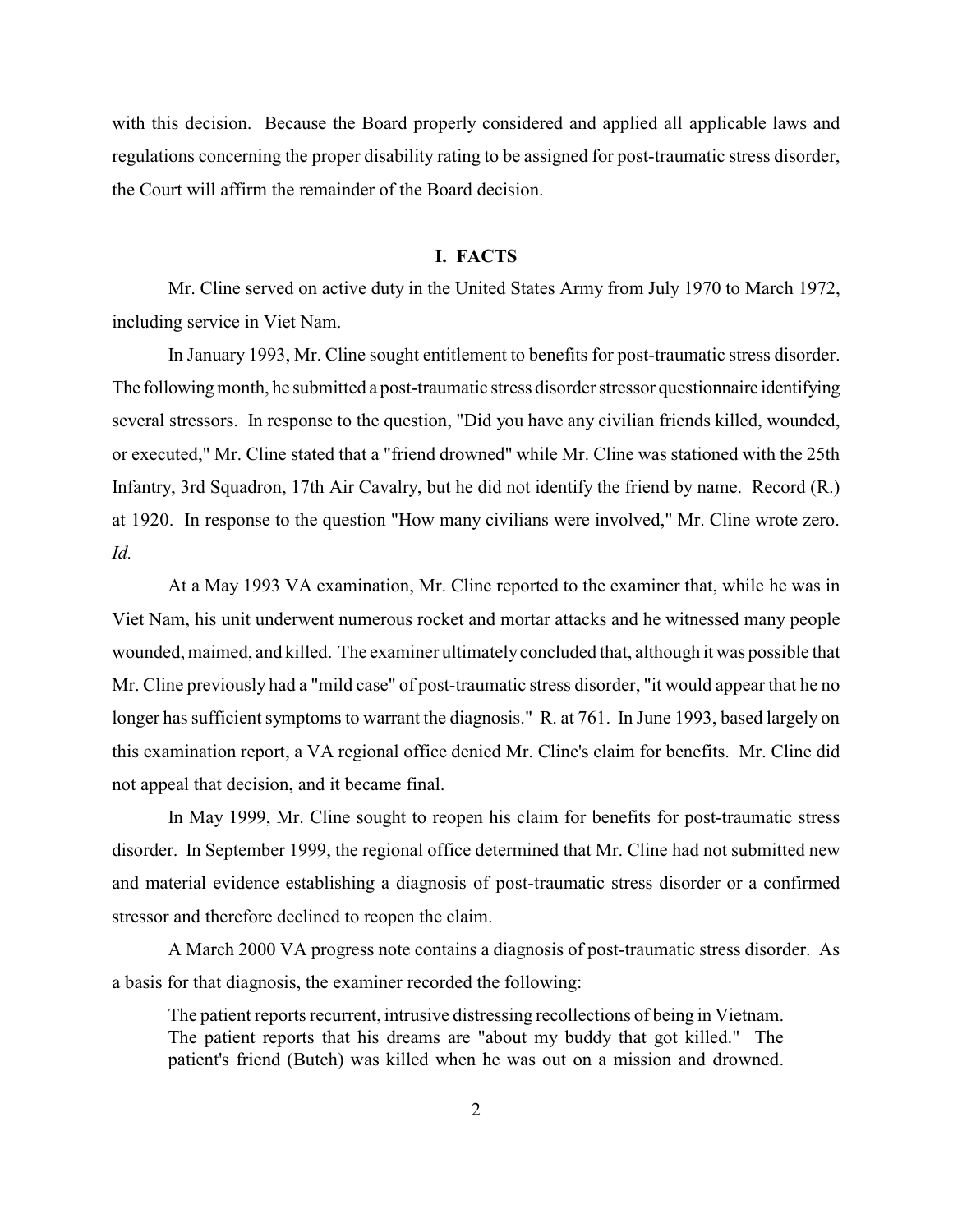When the body was brought back to the unit, the patient requested to see the body one more time before it was prepared for departure to the United States. The patient remembers, "They unzipped the bag. He drowned. They had to send the Seals out to get him. I thought I wanted to see him before he went home. It was not a good idea." The patient cannot forget the disfigurement of his friend.

#### R. at 1796.

In July 2000, Mr. Cline submitted a post-traumatic stress disorder questionnaire in which he reported that his friend "Butch" was killed two weeks before his tour of duty was up. R. at 1764-66. In March 2001, the regional office asked Mr. Cline to "better identify the soldier" he referred to as "Butch." R. at 1735; *see also* R. at 1737 (December 2000 deferred rating decision). It does not appear that Mr. Cline responded to that request. In January 2002, the regional office denied entitlement to benefits for post-traumatic stress disorder because "there is no corroborated stressor basis for a diagnosis of this condition." R. at 1728. Mr. Cline filed a Notice of Disagreement with that decision and ultimately appealed to the Board.

In August 2003, Mr. Cline sent a statement to VA outlining numerous claimed stressors. At that time, he identified "Butch" as Robert Clifton. R. at 1504. In March 2005, VA sought to corroborate Mr. Cline's account via the Center for Unit Records Research. In July 2005, VA received the following response:

Our U.S. Army casualty data base reports Specialist Four Robert Clifton was drowned on October 23, 1971. Specialist Clifton was assigned to Alpha Troop 3rd Squadron[,] 17th Air Cavalry[,] located at Dí An, Republic of South Vietnam, at the time of his death. This was also Mr. Cline's unit of assignment during his tour in the Republic of Vietnam.

R. at 1067. In September 2005, a VA examiner confirmed Mr. Cline's diagnosis of post-traumatic stress disorder based on the drowning of a fellow soldier, "the only stressor that has been verified." R. at 1001.

In February 2006, based on confirmation of Mr. Cline's claimed stressor and resulting confirmed diagnosis, the regional office granted entitlement to benefits for post-traumatic stress disorder and assigned a 30% disability rating, effective April 24, 2000. Mr. Cline filed a Notice of Disagreement with that decision.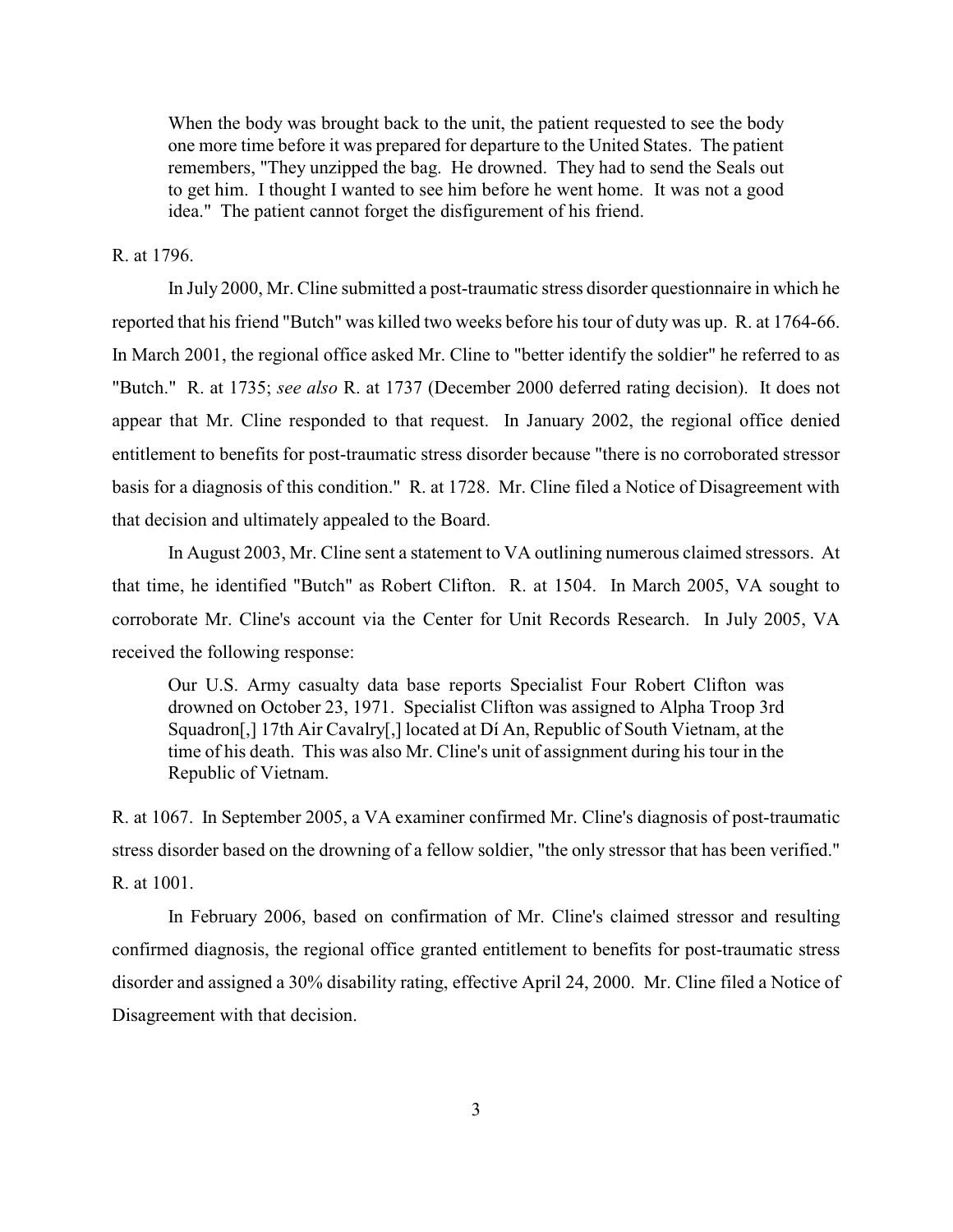In January 2008, after several interim decisions, the regional office ultimately issued a Statement of the Case granting an effective date of May 6, 1999, for the initial award of benefits for post-traumatic stress disorder, assigning a 50% disability rating for that condition effective from that date, and assigning a 70% disability rating from January 22, 2007. Mr. Cline appealed to the Board.

In July 2010, the Board issued the decision on appeal. With respect to the effective date for the initial award of benefits for post-traumatic stress disorder, the Board considered whether the response from the Center for Unit Records Research regarding the death of Specialist Clifton could satisfy 38 C.F.R. § 3.156(c)(1), which permits an effective date as of the original date of the claim (here, January 1993) in cases where service department records later associated with the claims file form the basis of the ultimate award of benefits. The Board concluded that, while the response from the Center for Unit Records Research was "likely the type of information contemplated" by the regulation (R. at 13), Mr. Cline's situation was more properly considered under § 3.156(c)(2), which states that subsection (a) does not apply where "the claimant failed to provide sufficient information for VA to identify and obtain the records." In particular, the Board found that Mr. Cline did not provide sufficient information in January 1993 for VA to attempt to corroborate his claimed stressor–seeing a friend or fellow soldier drown–with the Center for Unit Records Research. The Board stated that, although Mr. Cline did reference a friend's drowning at the time of his January 1993 application, he "did not provide the names of any casualties at that time and he stated that the names of any casualties were unknown." R. at 13-14.

With respect to the disability ratings assigned for post-traumatic stress disorder, the Board reviewed the medical evidence of record and determined that a 70% disability rating was warranted for the period prior to January 21, 2007, but that no higher disability rating was warranted at any time.

#### **II. ANALYSIS**

### A. Earlier Effective Date

On appeal, Mr. Cline first contends that the Board erred in finding that an earlier effective date was not warranted because the Board failed to correctly apply 38 C.F.R. § 3.156(c). Specifically, Mr. Cline asserts that the Board "mistakenly concluded" that the exception of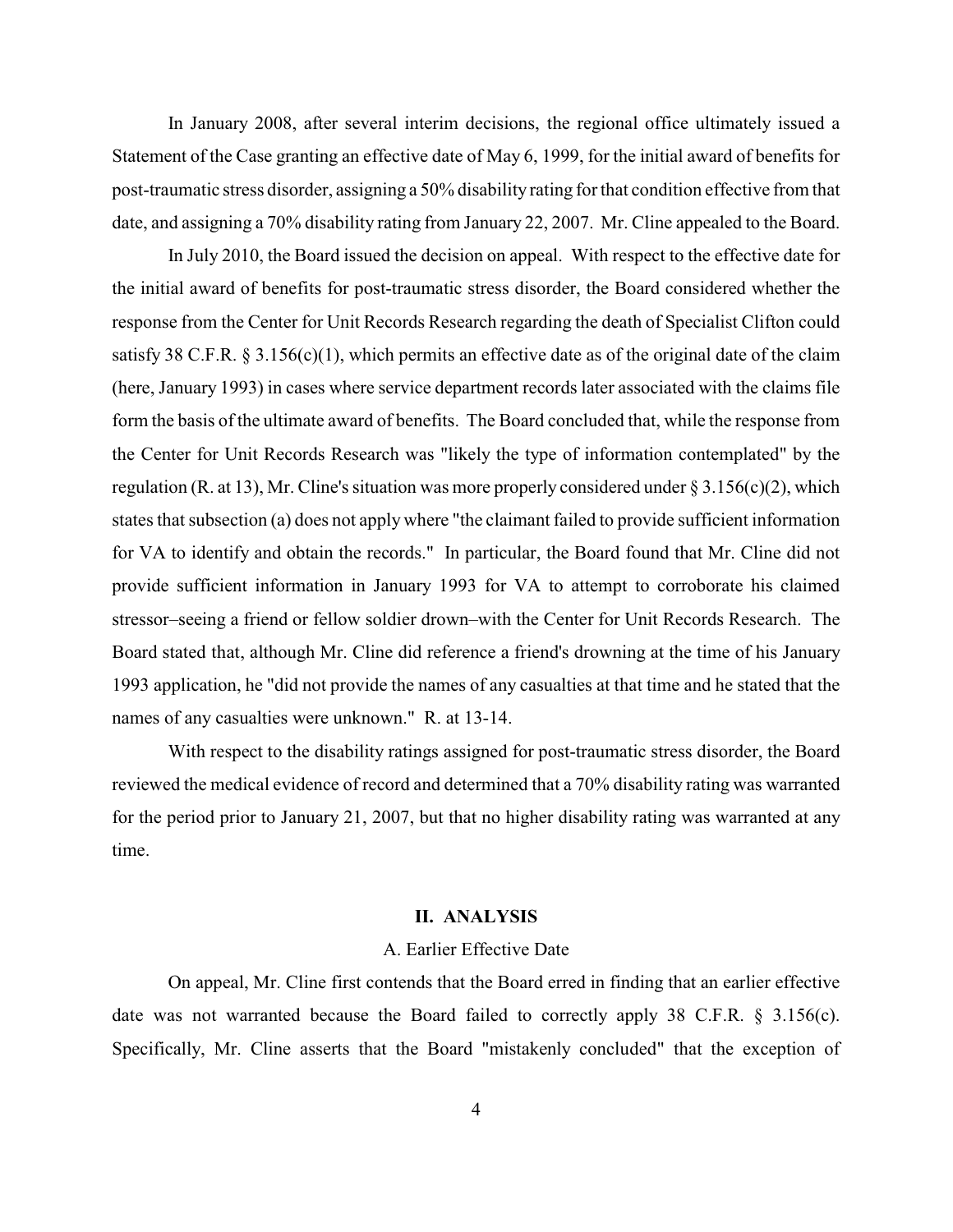§ 3.156(c)(2) applies to his case and "mistakenly attempted to distinguish" *Vigil v. Peake*, 22 Vet.App. 63 (2008), which Mr. Cline contends was rejected by the Court in *Mayhue v. Shinseki*, 24 Vet.App. 273 (2011). Appellant's Brief (Br.) at 3-4.

The Board determined that Mr. Cline first submitted the necessary information to verify his claimed stressor–that is, the name of his friend who drowned–some time after he submitted his May 6, 1999, request to reopen.<sup>2</sup> R. at 14. As a result of receiving this information, the regional office granted his claim for benefits for post-traumatic stress disorder in an February 2006 rating decision and ultimately assigned an effective date of May 6, 1999. It is clear, then, that Mr. Cline submitted his claim to reopen, provided the information necessary to verify his stressor, and was awarded benefits all prior to October 2006 when amendments to  $\S$  3.156(c), including the addition of subsection (c)(2) discussed below, took effect. Therefore, the Board's application of  $\S 3.156(c)(2)$ in this case is only proper if it applies retroactively to claims pending when the amendments took effect.

*1. History of 38 C.F.R. § 3.156(c)*

### a. Regulatory History

To address this question, the Court must first consider the history of 38 C.F.R.  $\S 3.156(c)$ . In February 2006, when Mr. Cline was initially awarded benefits for post-traumatic stress disorder and assigned an April 2000 effective date, 38 C.F.R. § 3.156(c) provided, in pertinent part:

Where the new and material evidence consists of a supplemental report from the service department, received before or after the decision has become final, *the former decision will be reconsidered* bythe adjudicating agencyof original jurisdiction. This comprehends official service department records which presumably have been misplaced and have now been located and forwarded to the Department of Veterans Affairs. Also included are corrections by the service department of former errors of commission or omission in the preparation of the prior report or reports and

 $2^2$  The Board's discussion is oddly opaque on this point, but it has not escaped the Court's notice that Mr. Cline did not actually provide Specialist Clifton's name until 2003. R. at 1504. The Board does not explain why, if Mr. Clifton's name was the crucial piece of information needed to permit VA to seek corroborating records from the service department, an effective date of April 2003 was not more appropriate. Nevertheless, because of the Court's finding regarding the inapplicability of amended  $\S 3.156(c)(2)$  and the fact that the Board's assignment of a May 1999 effective date is favorable to Mr. Cline, the Court need not concern itself further with the Board's vague discussion. *See McClain v. Nicholson*, 21 Vet.App. 319 (2007) (holding that the Court may not overturn uncontested favorable findings of the Board). The Court reminds the Board, however, that it is required to provide an adequate statement of reasons or bases for all of its conclusions. 38 U.S.C.  $\S$  7104(d)(1).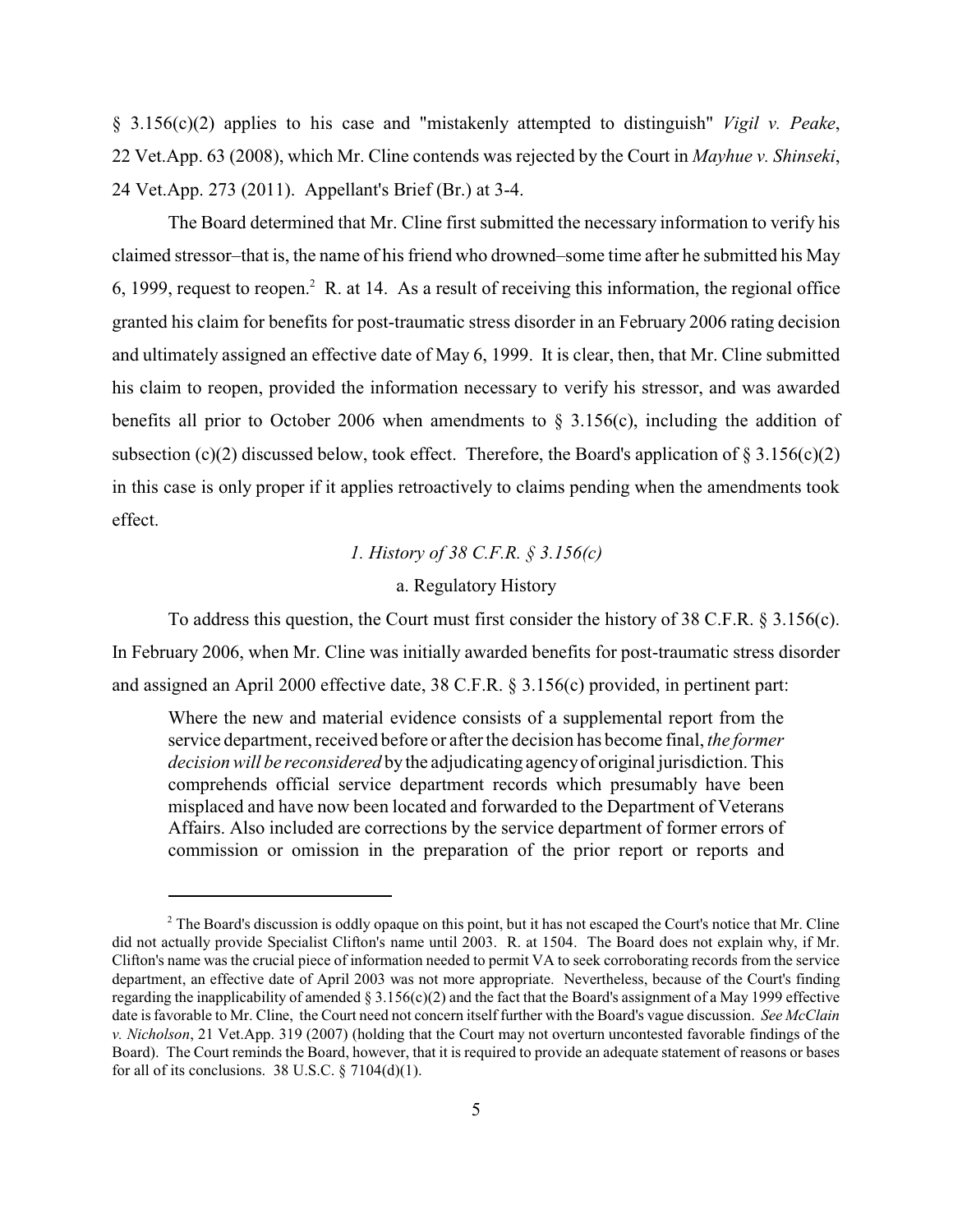identified as such. . . . Where such records clearly support the assignment of a specific rating over a part or the entire period of time involved, a retroactive evaluation will be assigned accordingly except as it may be affected by the filing date of the original claim.

38 C.F.R. § 3.156(c) (2005) (emphasis added). At that time, 38 C.F.R. § 3.400(q)(2) provided that, when the new and material evidence submitted was service department records, the effective date of the claim would be: "To agree with evaluation (since it is considered these [service department] records were lost or mislaid) or date of receipt of claim on which prior evaluation was made, whichever is later, subject to rules on original claims filed within 1 year after separation from service." 38 C.F.R. § 3.400(q)(2) (2005). The Secretary has previously summarized the relationship between these provisions as follows: "In practice, when VA receives service department records that were unavailable at the time of the prior decision, VA may reconsider the prior decision, and the effective date assigned will relate back to the date of the original claim, or the date entitlement arose, whichever is later."<sup>3</sup> 70 Fed. Reg. 35,388, 35,388 (June 20, 2005).

In June 2005, the Secretary proposed to amend  $\S 3.156(c)$  "to establish clearer rules regarding reconsideration of decisions on the basis of newly discovered service department records" and "to include the substance of current 38 C.F.R. 3.400(q)(2) in revised  $\S$  3.156(c)." *Id.* Of particular importance to this appeal, the Secretary added  $\S 3.156(c)(1)$  which provides:

Notwithstanding any other section in this part, at any time after VA issues a decision on a claim, if VA receives or associates with the claims file relevant official service department records that existed and had not been associated with the claims file when VA first decided the claim, VA will reconsider the claim, notwithstanding paragraph (a) of this section.

38 C.F.R. § 3.156(c)(1) (2010).<sup>4</sup> In the proposed rule, the Secretary explained that § 3.156(c)(1) specifically applied to "unit records, such as those obtained from the Center for Research of Unit

<sup>&</sup>lt;sup>3</sup> Although the Secretary's explanation implies a degree of discretion on his part in undertaking such reconsideration, stating that VA"may" reconsiderits prior decision, the 2005 regulation is clear that such reconsideration was mandatory when service department records were added to the file (i.e., "the former decision *will* be reconsidered  $\ldots$ .").

Paragraph (a), which is not relevant here, provides that "a claimant may reopen a finally adjudicated claim <sup>4</sup> by submitting new and material evidence" and defines "new evidence" and "material evidence." 38 C.F.R. § 3.156(a) (2012).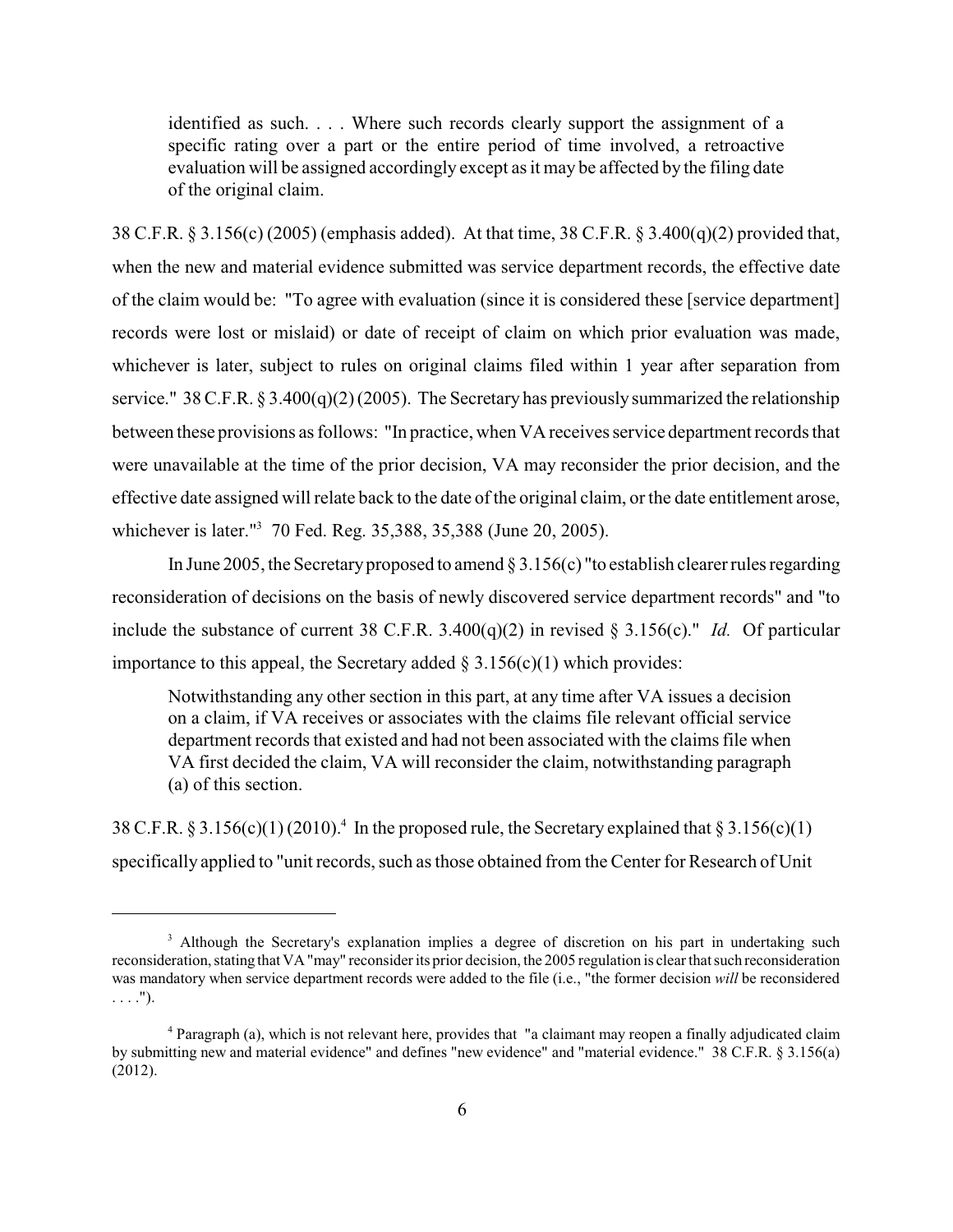Records (CRUR) that pertain to military experiences claimed by a veteran. Such evidence may be particularly valuable in connection with claims for benefits for post traumatic stress disorder." 70 Fed. Reg. at 35,388. Section 3.156(c)(1)'s broad statement was limited by the creation of  $§$  3.156(c)(2), which provides:

Paragraph  $(c)(1)$  of this section does not apply to records that VA could not have obtained when it decided the claim because the records did not exist when VA decided the claim, *or because the claimant failed to provide sufficient information for VA to identify and obtain the records* from the respective service department, the Joint Services Records Research Center, or from any other official source.

38 C.F.R. § 3.156(c)(2) (2010) (emphasis added). As the Secretary explained, "[t]his limitation *would* allow VA to reconsider decisions and retroactively evaluate disability in a fair manner, on the basis that a claimant should not be harmed by an administrative deficiency of the government, but limited by the extent to which the claimant has cooperated with VA's efforts to obtain these records." 70 Fed. Reg. at 35,388 (emphasis added). The amendments to § 3.156(c) became effective on October 6, 2006, and were not expressly made retroactive. *See* 71 Fed. Reg. 52,455 (Sept. 6, 2006). Consequently, prior to October 2006, the effective date of the amended regulation, there was no limitation on VA's ability to reconsider previously decided claims in light of the submission of new and material service department records.

### b. *Vigil v. Peake*

In *Vigil*, as the Board discussed, the veteran was denied entitlement to benefits for posttraumatic stress disorder after a VA examiner determined that he did not suffer from that condition. After he sought to reopen his claim and submitted evidence of a current diagnosis, he was granted benefits for post-traumatic stress disorder when evidence was obtained from the United States Armed Services Center for Research of Unit Records (now known as the Army & Joint Services Records Research Center). The Center for Research of Unit Records provided the regional office with unit records describing an explosion at an ammunition dump that the veteran previously described as one of his stressors. The regional office relied, in part, on those records to award benefits, as the information in the records served to verify and support the veteran's claimed inservice stressor. The regional office assigned an effective date as of the date of the claim to reopen, and the veteran appealed.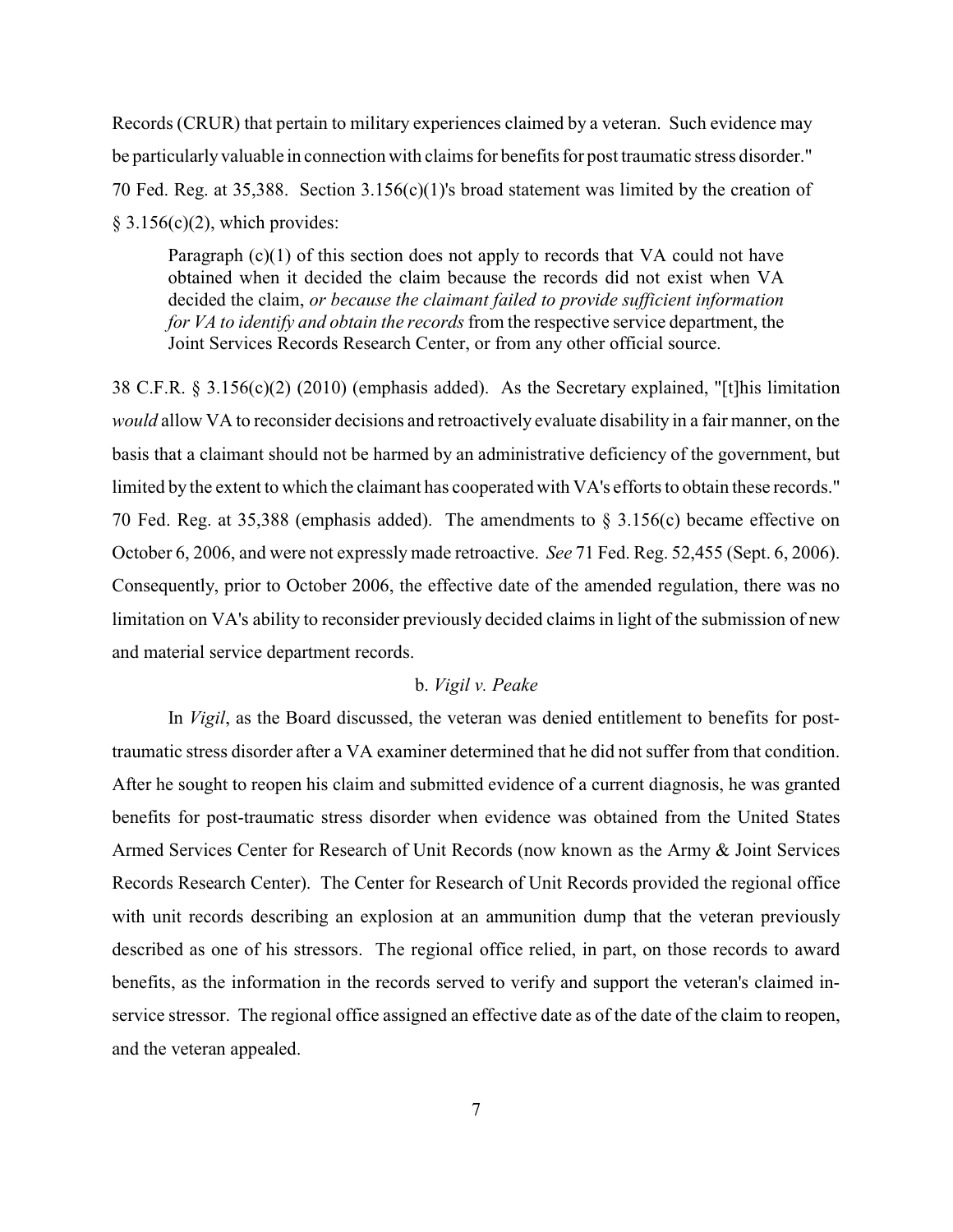In its decision, which was rendered under the pre-amendment version of  $\S 3.156(c)$ , the Board determined that § 3.156(c) did not apply, and therefore no reconsideration was required, because the records obtained and ultimately relied upon had not been misplaced or erroneously omitted and were therefore not the types of records contemplated by the regulation and because there was no diagnosis of post-traumatic stress disorder at the time of the original decision denying the veteran's claim.

On appeal, the Court applied the clarifying statements contained in the Secretary's proposed rule and held that pre-amendment § 3.156(c), like amended § 3.156(c)(1) and (c)(3), "authorize[d] an effective date [for a claim reconsidered based on newly discovered service department records] as early as the date of the original claim up to the date of the claim to reopen." *Vigil*, 22 Vet.App at 65. Accordingly the Court concluded that the Board erred in finding that  $\S$  3.156(c) was inapplicable to the veteran's claim and remanded for the Board to apply that regulation. In so deciding, the Court accepted the parties' agreement that the clarifying statements in the proposed rule amending § 3.156(c) "should govern the interpretation of the pre-amended § 3.156(c), *wherever relevant in this case*." *Id.*(emphasis added). The Court then explained that the clarifying statements in the proposed rule were relevant only insofar as they established that

(A) Applicability of [pre-amendment] § 3.156(c) did not depend on whether the newly acquired service records were corrected records or had been misplaced at the time a claim was filed,  $(B)$  [pre-amendment] § 3.156(c) authorize [d] an effective date as early as the date of the original claim up to the date of the claim to reopen, and (C) application of [pre-amendment]  $\S$  3.156(c) require[d] a retroactive evaluation of disability.

*Id.* The Court explicitly limited its analysis of the clarifying statements in the proposed rule to these three issues and did not address whether it was VA's practice under pre-amendment  $\S 3.156(c)$  to prohibit reconsideration of a previously denied claim on the basis of newly associated service department records where the claimant did not provide sufficient information for VA to identify and obtain the records from the respective service department at the time that the claim was initially decided. *Id.* The facts of *Vigil* simply did not raise this issue. In addition, the Court explicitly stated that it was not holding that amended  $\S$  3.156(c) was retroactive, or even that  $\S$  3.156(c) was applicable in that case: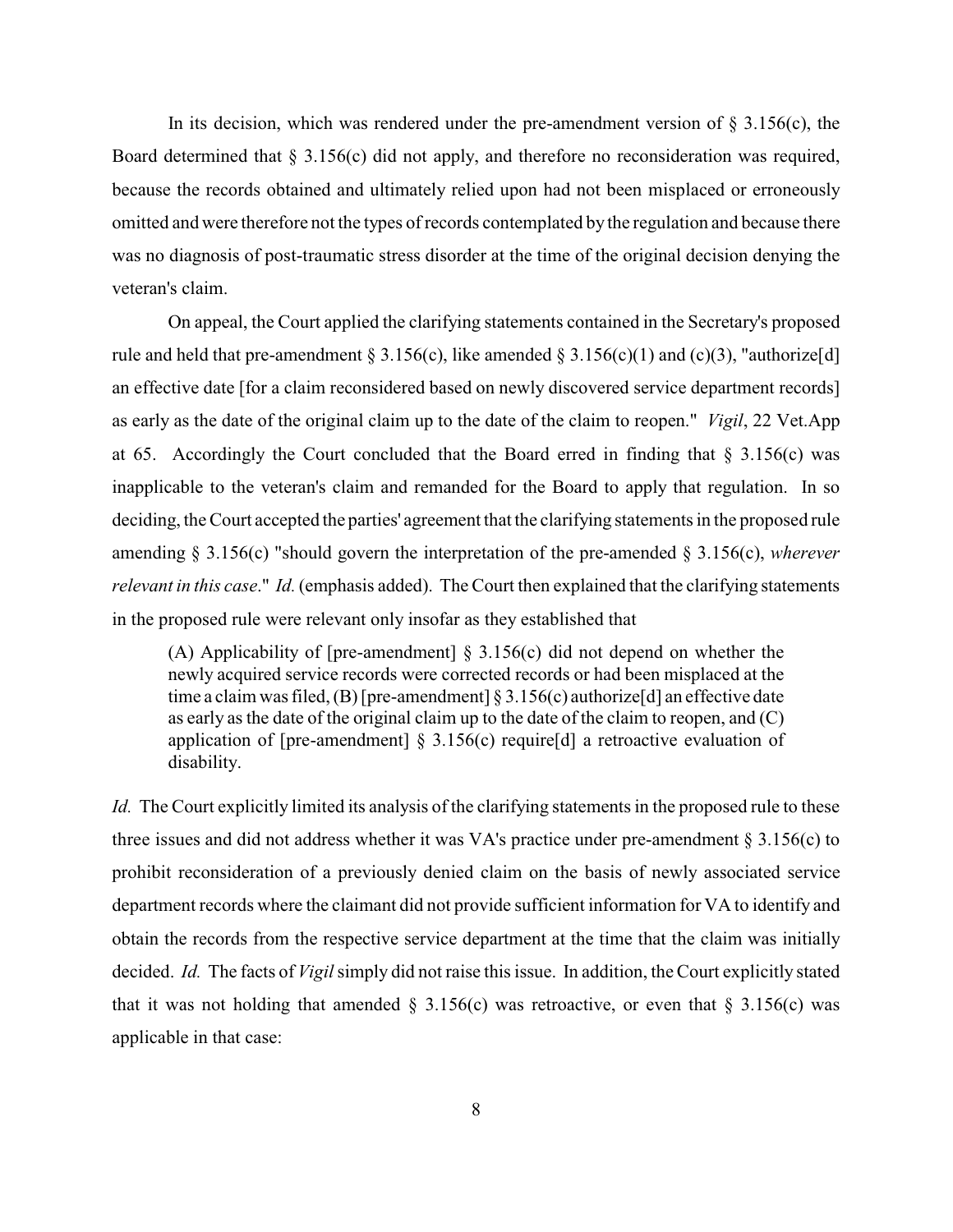Contrary to the view of our dissenting colleague, we are not holding that [preamendment] § 3.156(c) warrants an earlier effective date in this case or all cases that are denied for a lack of diagnosis and later reopened and granted, in part, on service records not obtained previously, or that [pre-amendment]  $\S$  3.156(c) necessarily is for application here. Rather, we are holding that the Board's decision that [preamendment] § 3.156(c) does not apply to Mr. Vigil's claim rests on a faulty premise.

*Vigil*, 22 Vet.App. at 66 n.3.

### c. *Mayhue v. Shinseki*

In *Mayhue*, the veteran argued that the Board erroneously applied the amended version of §3.156(c) to his claim retroactively, and, alternatively, that if the amended version did apply, he did not fall within the purview of subsection (c)(2).

The Court extensively recounted the history of  $\S$  3.156(c) and, in discussing new §§ 3.156(c)(1) and (c)(3), stated that those amendments "were *not* intended to be substantive changes to VA's well-established practice of reconsidering claims based on newly discovered service department records and assigning an effective date as early as the date that the initial claim was filed." *Mayhue*, 24 Vet.App. at 278. After analyzing *Vigil*, the Court in *Mayhue* stated: "[U]nder either pre-amendment or amended § 3.156(c), a claimant whose claim is reconsidered based on newly discovered service department records may be entitled to an effective date as early as the date of the original claim." *Id.* at 279. The Court in *Mayhue* expressly declined to address the question of retroactivity squarely raised by Mr. Cline in this case because it found that the information that VA ultimately relied upon to obtain the service department records that formed the basis for granting Mr. Mayhue's claim had been in Mr. Mayhue's claims file all along. The Court, therefore, also did not consider whether the addition of  $\S 3.156(c)(2)$  amounted to a substantive change in regulation. *Id.* ("Even assuming the Secretary's view that  $\S 3.156(c)(2)$ ... codified VA's long-standing practice of limiting reconsideration of claims based on a claimant's lack of cooperation–the view least favorable to the veteran–the Court finds that  $\S 3.156(c)(2)$  was not for application in this case."). We will now do so.

Substantive rules "'grant rights, impose obligations, . . . [and] narrowly constrict the discretion of agency officials by largely determining the issue addressed,'" whereas interpretative rules "'express the agency's intended course of action or its tentative view of the meaning of a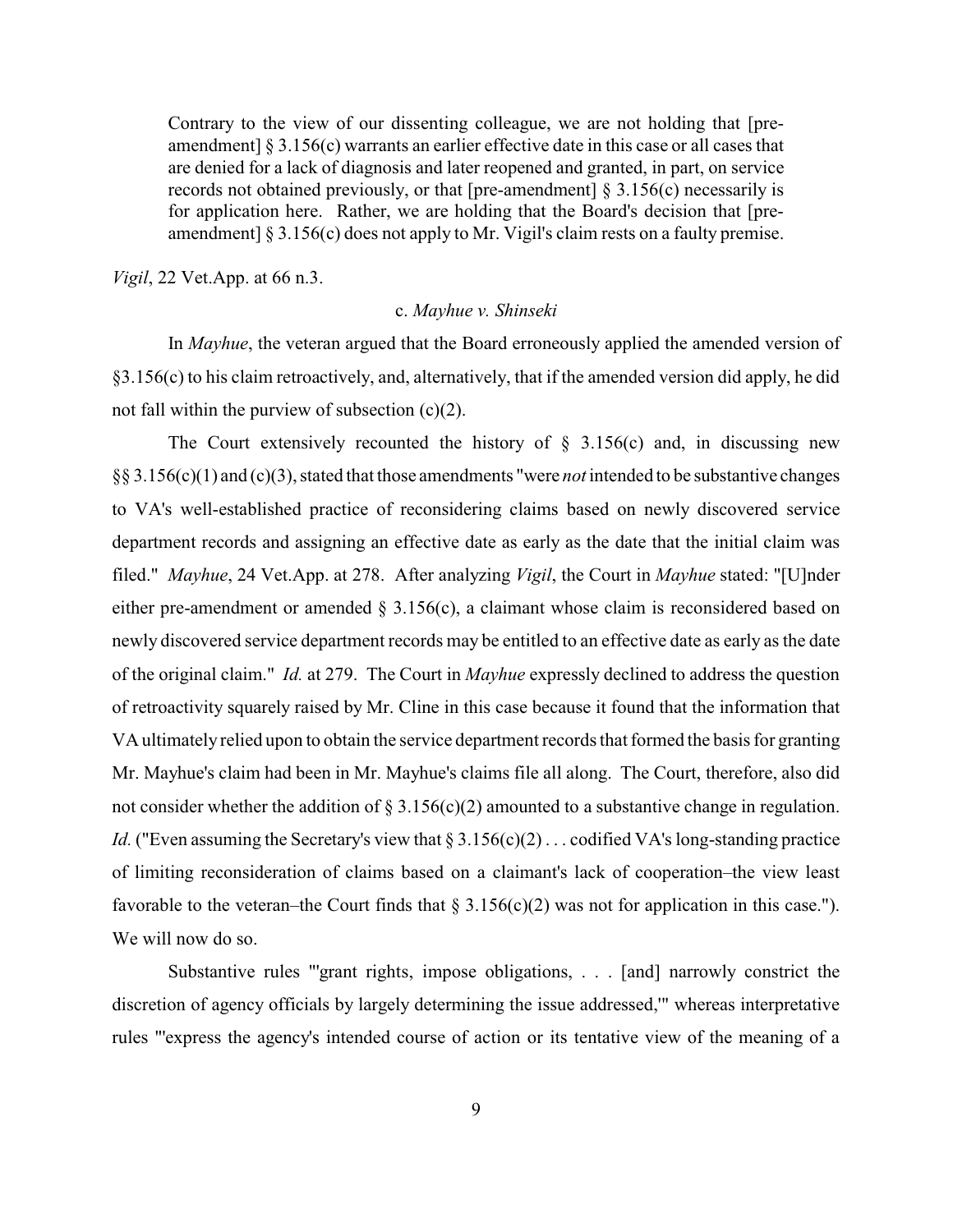particular statutory term'" and do not "'foreclose alternative courses of action or conclusively affect rights of private parties.'" *Avoyelles Sportsmen's League, Inc. v. Marsh*, 715 F.2d 897, 908-09 (5th Cir. 1983) (quoting *Batterton v. Marshall*, 648 F.2d 694, 701-02 (D.C. Cir. 1980) (footnotes omitted)); *see also Paralyzed Veterans of America v. West*, 138 F.3d 1434, 1436 (Fed. Cir. 1998) (stating that interpretative rules are those that clarify or explain existing law or regulation); *Air India v. Brien*, 261 F. Supp. 2d 134, 141 (E.D.N.Y. 2003) (stating that substantive rules create new law, rights, or duties, in what amounts to a legislative act, while interpretive rules merely clarify an existing statute or regulation). Here, although the Secretary asserted at oral argument that the addition of subsection  $(c)(2)$  was merely intended as clarification of past practice, there is simply no evidence that this is so. In proposing the addition of subsection  $(c)(2)$ , the Secretary wrote:

We propose in § 3.156(c)(2) to limit the application of this rule by stating that it "does not apply to records that VA could not have obtained when it decided the claim because the records did not exist when VA decided the claim, or the claimant failed to provide VA sufficient information for VA to identify and obtain the records from the respective service department, the Center for Research of Unit Records, or from any other official source." Reconsideration based upon service department records *would* not be available in cases where the claimant did not provide information that would have enabled VA or another federal agency to identify and search for relevant records. This limitation *would* allow VA to reconsider decisions and retroactively evaluate disability in a fair manner, on the basis that a claimant should not be harmed by an administrative deficiency of the government, but limited by the extent to which the claimant has cooperated with VA's efforts to obtain these records.

70 Fed. Reg. at 35,389 (emphasis added)*.* There is no indication in this statement that it had been VA's regular practice to decline to reconsider prior claims where claimants were found to have provided incomplete evidence. In fact, the use of the auxiliary verb "would" indicates what VA anticipated would happen in the future *because* of this change.

Additionally, the Court need not accept VA's characterization of the action. *See Hemp Indus. Ass'n v. Drug Enforcement Admin.*, 333 F.3d 1082, 1087 (9th Cir. 2003). The plain language of § 3.156(c)(2), when compared to the plain language of pre-amendment § 3.156(c), created a bar to reconsideration based on newly associated service department records in particular circumstances where absolutely no bar previously existed. Accordingly, the Court concludes that the addition of subsection  $(c)(2)$ , effective October 2006, was a substantive rule change. Having found the change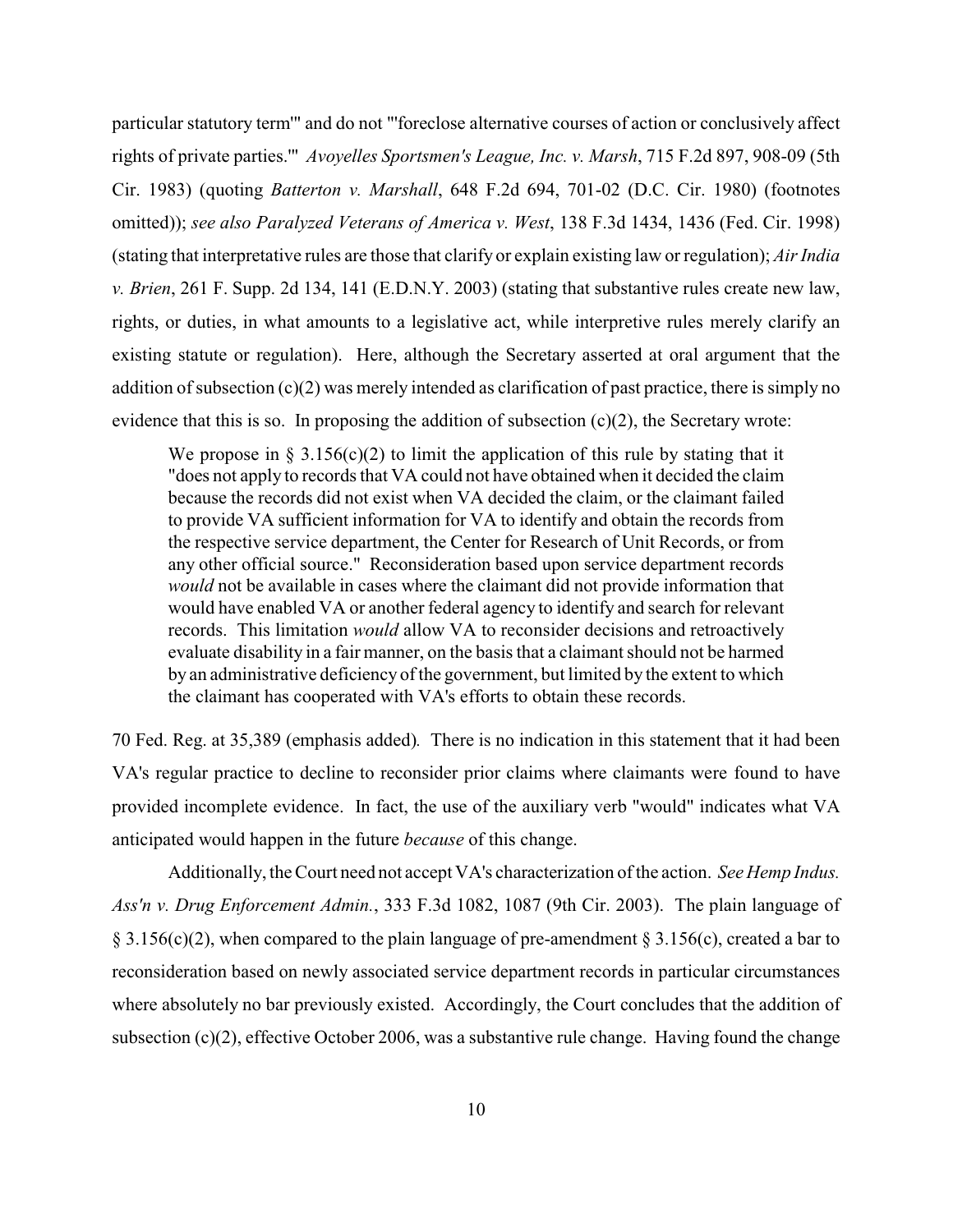in regulation to be substantive, we now consider whether amended  $\S 3.156(c)(2)$  may be applied retroactively, as the Board did here.

#### *2. Retroactivity*

As an initial matter, the Court notes that "[r]etroactivity is not favored by the law," and "congressional enactments and administrative rules will not be construed to have retroactive effect unless their language requires this result." *Bowen v. Georgetown Univ. Hosp.*, 488 U.S. 204, 208 (1988). In *Princess Cruises, Inc. v. United States*, the United States Court of Appeals for the Federal Circuit (Federal Circuit) announced three factors that the Court must weigh to determine whether a regulation should be given retroactive effect: (1) "'the nature and extent of the change of the law;'" (2) "'the degree of connection between the operation of the new rule and a relevant past event,'" (3) and "'familiar considerations of fair notice, reasonable reliance, and settled expectations.'" 397 F.3d 1358, 1364 (Fed. Cir. 2005) (quoting *Landgraf v. USI Film Products*, 511 U.S. 244, 270 (1994)). In the instant case, each of these factors weighs against giving retroactive effect to amended  $§$  3.156(c).

First, the nature and extent of the change in law is substantial. As discussed above, when § 3.156(c)(2) became effective in October 2006, it created a bar to reconsideration of claims based on the submission of new and material service department records where none had previously existed–that is, VA was no longer required to reconsider claims where the claimant failed to provide sufficient information to identify and obtain the service department records. Creating a complete bar to reconsideration where no limitation of any kind existed before is analogous to the "large change in the law" found in *Princess Cruises* where the U.S. Bureau of Customs and Border Protection imposed a 100% harbor maintenance tax on cruise ships where there had previously been none. *See* 397 F.3d at 1364-65; *cf. Tarver v. Shinseki*, 557 F.3d 1371, 1375 (Fed. Cir. 2009) (holding that a change in the law governing dependency and indemnity compensation claims was not significant because the amended regulation merely reinstated VA's earlier interpretation of a statute); *Rodriguez v. Peake*, 511 F.3d 1147 (Fed. Cir. 2008) (same). Accordingly, the nature and extent of the change in law is substantial and weighs strongly against giving retroactive effect to amended  $§ 3.156(c).$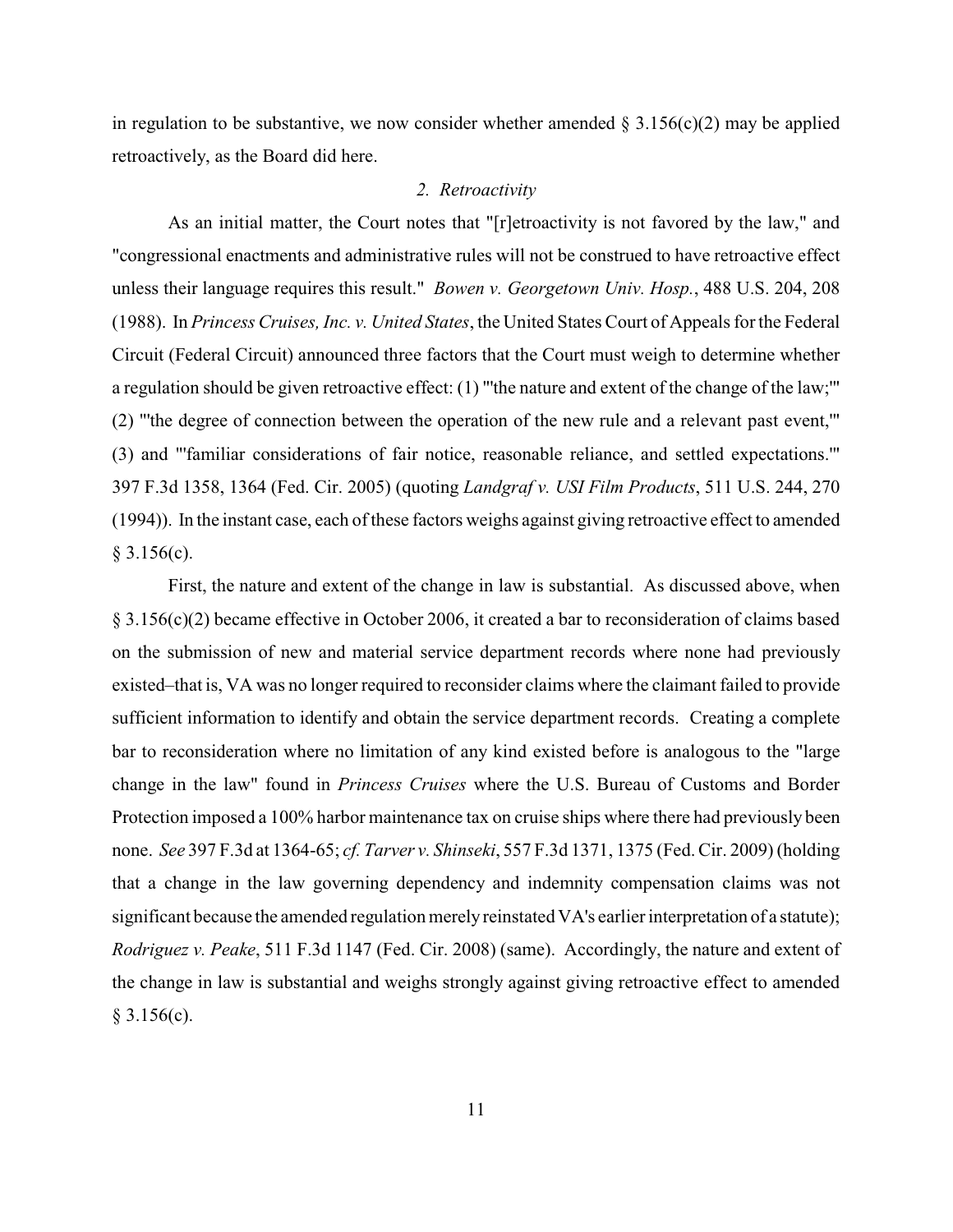There is also a high degree of connection between the operation of the new rule and a relevant past event. In *Princess Cruises*, the amount of harbor maintenance tax that the cruise line would have to pay hinged on how many passengers either disembarked or boarded at layover ports subject to the tax, and, prior to the imposition of this tax, the cruise line never had to collect or maintain this data. 397 F.3d at 1366. Accordingly, the Federal Circuit found that the degree of connection was strong because application of the new law to the previous conduct would necessarily result in the cruise line being overcharged because it could not retroactively obtain the information necessary for a proper assessment. *Id.* Likewise, retroactive application of § 3.156(c)(2) would necessarily impose a penalty on Mr. Cline for conduct that was not previously prohibited.<sup>5</sup> Therefore, there is a high degree of connection between the operation of amended  $\S 3.156(c)(2)$  and Mr. Cline's submission of information in connection with his claim to reopen his previously denied claim for benefits for post-traumatic stress disorder.

Finally, familiar considerations of fair notice, reasonable reliance, and settled expectations counsel against giving amended  $\S 3.156(c)(2)$  retroactive effect. Here, the Secretary made the amendments to  $\S 3.156(c)$  effective October 2006 and did not specifically make them retroactive. *See* 71 Fed. Reg. at 52,455. As the Supreme Court explained in *Landgraf*, "[e]lementary considerations of fairness dictate that individuals should have an opportunity to know what the law is and to conform their conduct accordingly; settled expectations should not be lightly disrupted." 511 U.S. at 265. Mr. Cline was not given notice of any kind that the Secretary intended to create a new bar to reconsideration before he ultimatelyprovided information sufficient to verifyhis stressor. Accordingly, the familiar considerations of fair notice, reasonable reliance, and settled expectations also weigh in Mr. Cline's favor.

Consequently, because all three *Princess Cruises* factors weigh against giving retroactive effect to amended  $\S 3.156(c)(2)$ , the Court concludes that the Board erred in retroactively applying that regulation's exception to deny Mr. Cline entitlement to an earlier effective date for his service-

 $5$  For purposes of this analysis, the Court assumes, without deciding, that Mr. Cline failed to provide sufficient information in January 1993 for VA to identify and obtain his service department records because if he had, § 3.156(c)(2) would not apply. *See Mayhue*, 24 Vet.App. at 279; 38 C.F.R. § 3.156(c)(2) (2012).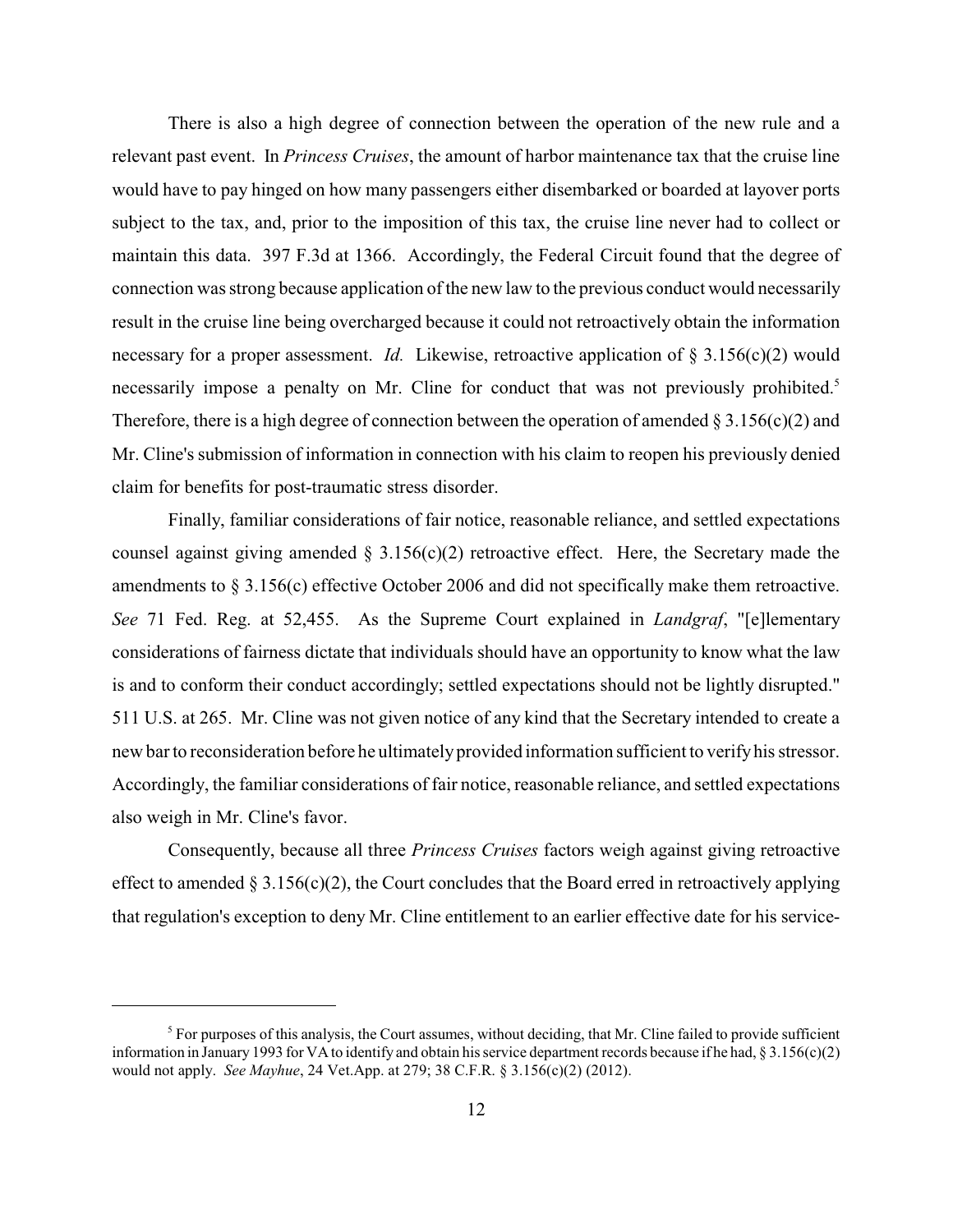connected post-traumatic stress disorder.<sup>6</sup> Accordingly, the Court will vacate that part of the Board's decision that denied entitlement to an earlier effective date for post-traumatic stress disorder and remand the matter for the Board to apply 38 C.F.R. § 3.156(c) (2005). Specifically, the Board must determine the proper effective date for Mr. Cline's award of benefits for post-traumatic stress disorder, irrespective of the date on which he provided sufficient information for VA to obtain the service department records, and which may be as early as the date of the original claim. *See Mayhue*, 24 Vet.App. at 279; *Vigil*, 22 Vet.App at 65; 38 C.F.R. § 3.156( c)(3) (2012); 38 C.F.R. § 3.400(q) (2005). On remand, Mr. Cline is free to submit additional evidence and argument in accordance with *Kutscherousky v. West*, 12 Vet.App. 369, 372-73 (1999) (per curiam order). *See Kay v. Principi*, 16 Vet.App. 529, 534 (2002).

# B. Disability Rating

Mr. Cline also argues that the Board erred in denying a higher initial disabilityrating for posttraumatic stress disorder. In that regard, he contends that the Board failed to correctly apply 38 C.F.R. § 4.3, which provides:

It is the defined and consistentlyapplied policyof the Department of Veterans Affairs to administer the law under a broad interpretation, consistent, however, with the facts shown in every case. When after careful consideration of all procurable and assembled data, a reasonable doubt arises regarding the degree of disability such doubt will be resolved in favor of the claimant.

Mr. Cline's argument focuses on three Global Assessment of Functioning<sup>7</sup> scores under 50 that had been assigned, *see* R. at 1445 (score of 40), 749 (score of 45), 486 (score of 40), and contends that they "supported the assignment of a 100% [disability] rating," as opposed to the 70% disability rating the Board assigned. Appellant's Br. at 13. He argues that these scores "raise[] a reasonable doubt regarding the degree of disability of [his] service[-]connected psychiatric disability." *Id.*

The Court reviews the Board's application of the benefit of the doubt rule under the "clearly erroneous" standard of review. *See Roberson v. Principi*, 17 Vet.App. 135, 146 (2003). Although

<sup>&</sup>lt;sup>6</sup> Because the amended version of § 3.156(c)(2) does not apply retroactively, the Court need not address Mr. Cline's alternative argument regarding the sufficiency of the information he provided to VA.

<sup>&</sup>lt;sup>7</sup> A Global Assessment of Functioning score represents "the clinician's judgment of the individual's overall level of functioning" and is "useful in planning treatment and measuring its impact[ ] and in predicting outcome." DIAGNOSTIC AND STATISTICALMANUALOFMENTALDISORDERS 30 (4th ed. 1994); *see Richard v. Brown*, 9 Vet.App. 266, 267 (1996).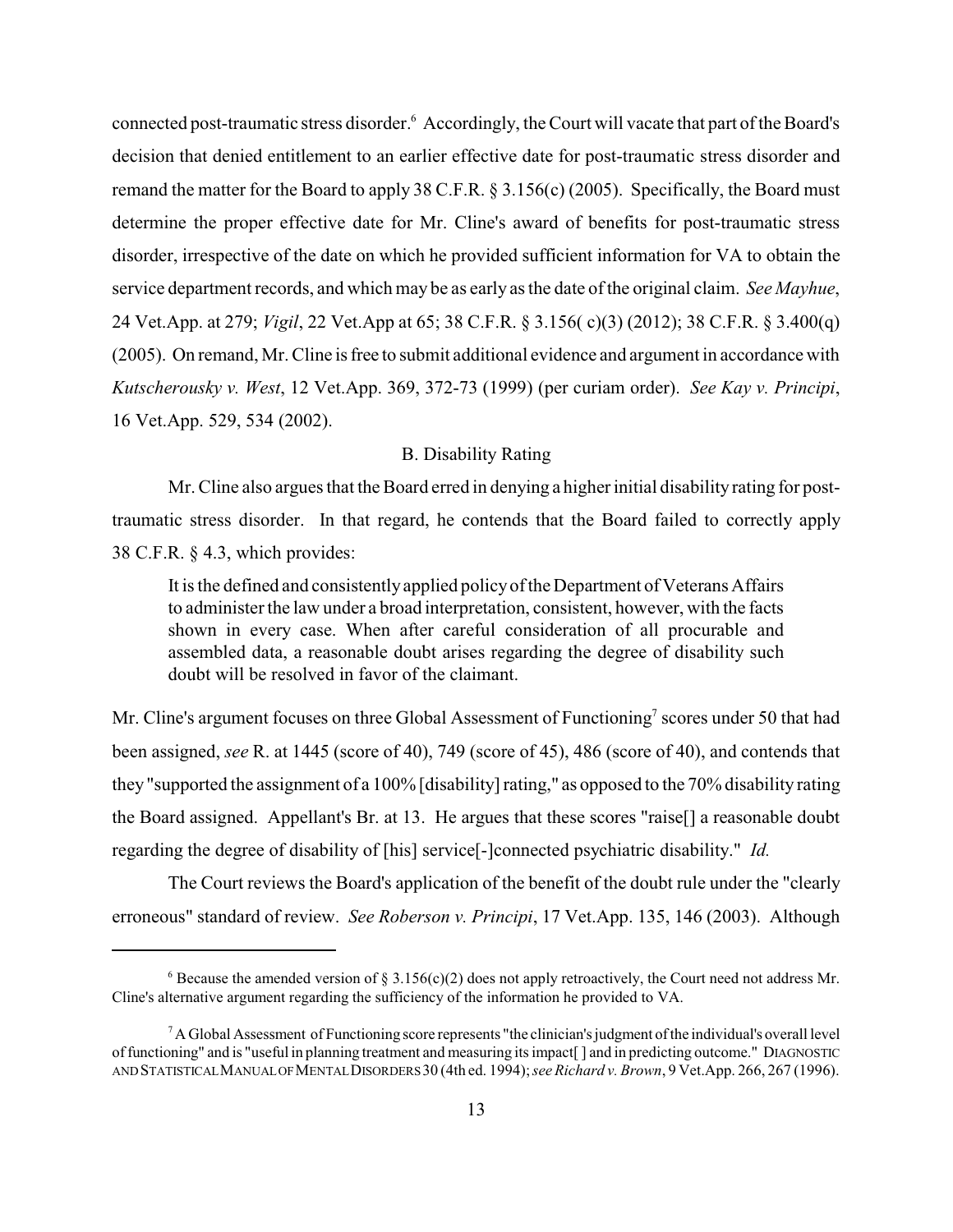Mr. Cline is correct that the record contains three Global Assessment of Functioning scores below 50, and that these scores are probative because they relate to the veteran's level of impairment as contemplated by the rating criteria for mental disorders, they are not dispositive of the proper level of disability. *See Massey v. Brown*, 7 Vet.App. 204, 207 (1994).

Here, the Board considered *all* of Mr. Cline's Global Assessment of Functioning scores, along with evidence of his actual post-traumatic stress disorder symptoms. *See* 38 C.F.R. § 4.126(a) (2012) ("When evaluating a mental disorder, the rating agencyshall consider the frequency, severity, and duration of psychiatric symptoms, the length of remissions, and the veteran's capacity for adjustment during periods of remission. The rating agency shall assign an evaluation based on all the evidence of record ."). In fact, the Board assigned a 70% disability rating for the entire rating period in part *because* of Mr. Cline's Global Assessment of Functioning scores of 40 and 45. *See* R. at 20-21. To the extent that Mr. Cline contends that Global Assessment of Functioning scores below 50 necessarily correlate to a 100% disability rating, he argues with the way in which the Board weighed the evidence but does not demonstrate that the Board clearly erred in this regard. *See Owens v. Brown*, 7 Vet.App. 429, 433 (1995).

Moreover, to the extent that the Board did not expressly state that there was no reasonable doubt regarding the proper disability rating, Mr. Cline has not demonstrated a requirement that the Board do so. Further, it is clear from the Board's extensive discussion of the evidence and the criteria for the various disability ratings for post-traumatic stress disorder that there was no reasonable doubt in this regard. Mr. Cline has also not demonstrated that he has been harmed in any way by the Board's failure to expressly state that it had considered and applied § 4.3. *See Conway v. Principi*, 353 F.3d 1369, 1374 (Fed. Cir. 2004); *see also* 38 U.S.C. § 7261(b)(2) (requiring the Court to "take due account of the rule of prejudicial error").

Finally, Mr. Cline argues that the Board failed to correctly apply 38 C.F.R. § 4.7, which requires assignment of a higher disability rating where "the disability picture more nearly approximates the criteria required for that rating." 38 C.F.R. § 4.7 (2012). As discussed above, however, the Board extensively considered the evidence of record and expressly explained its determination that Mr. Cline's disability picture "more nearly approximates" a 70% disability rating. *See* R. at 20-22. Mr. Cline again merely disagrees with the way in which the Board weighed the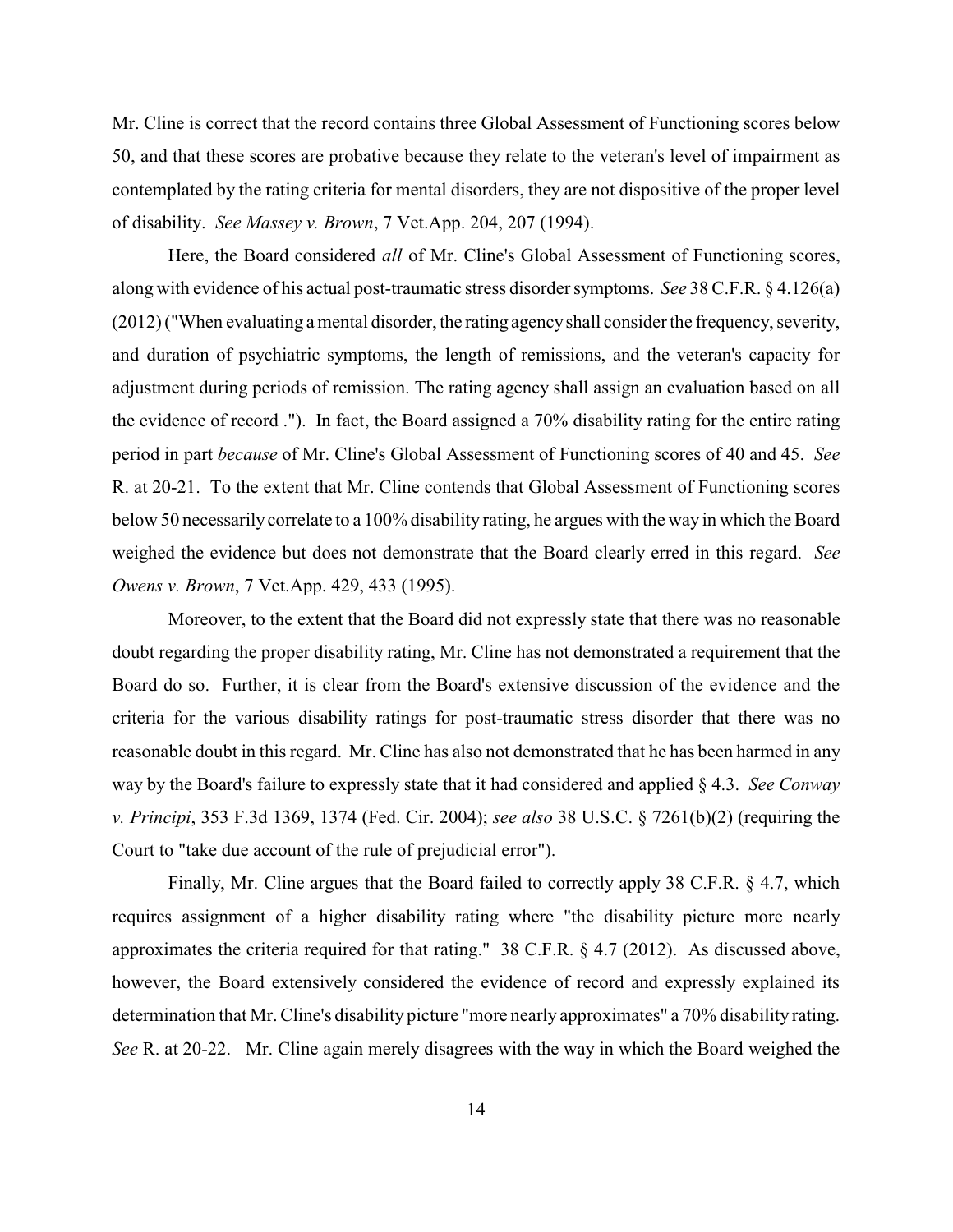evidence. He has not demonstrated that the Board's determination is clearly erroneous or is unsupported by adequate reasons or bases. *See* 38 U.S.C. § 7104(d)(1); *Owens*, 7 Vet.App. at 433; *Gilbert v. Derwinski*, 1 Vet.App. 49, 57 (1990).

# **III. CONCLUSION**

Upon consideration of the foregoing, that portion of the July 1, 2010, Board decision that denied entitlement to an effective date prior to May 6, 1999, for the award of benefits for posttraumatic stress disorder is VACATED and the claim is REMANDED for readjudication consistent with this decision. The remainder of the Board decision is AFFIRMED.

LANCE*, Judge*, dissenting in part: I fully agree with the majority that Mr. Cline is not entitled to an increased disability rating for his post-traumatic stress disorder (PTSD). However, as I believe that amended  $\S 3.156(c)(2)$  does not have an impermissible retroactive effect, I would affirm, rather than remand, the Board's determination as to the proper effective date for the award of service connection for PTSD, and so I must respectfully dissent on that issue.

When VA amended  $\S 3.156(c)$ , it did not do so in a vacuum. Rather, as the Secretary made clear in his Federal Register notice proposing the amended regulation, VA's intent was to combine the provisions of § 3.156(c) with those of § 3.400(q)(2) and, in so doing, clarify existing VA practice to preclude a less favorable reading of those regulations. *See* 70 Fed. Reg. 35,388, 35,388 (June 20, 2005) ("We propose to include the substance of current  $\lceil \xi \rceil$  3.400(q)(2) in revised § 3.156(c)."). Thus, to ascertain whether  $\S 3.156(c)(2)$  represents a substantive change, it must be compared not just to pre-amendment § 3.156(c) but also to § 3.400(q)(2).

Pre-amendment  $\S 3.400(q)(2)$ , which governs the effective date for service connection after the discovery of previously unavailable service department records, states that VA will grant an earlier effective date on the basis of relevant service department records "since it is considered these records were lost or mislaid." 38 C.F.R. § 3.400(q)(2) (2005); *see also* § 3.156(c) (2005) ("This comprehends official service department records which presumably have been misplaced and have now been located and forwarded to [VA]."). In other words, under the plain language of preamendment §§ 3.156(c) and 3.400(q)(2), entitlement to an earlier effective date on the basis of newly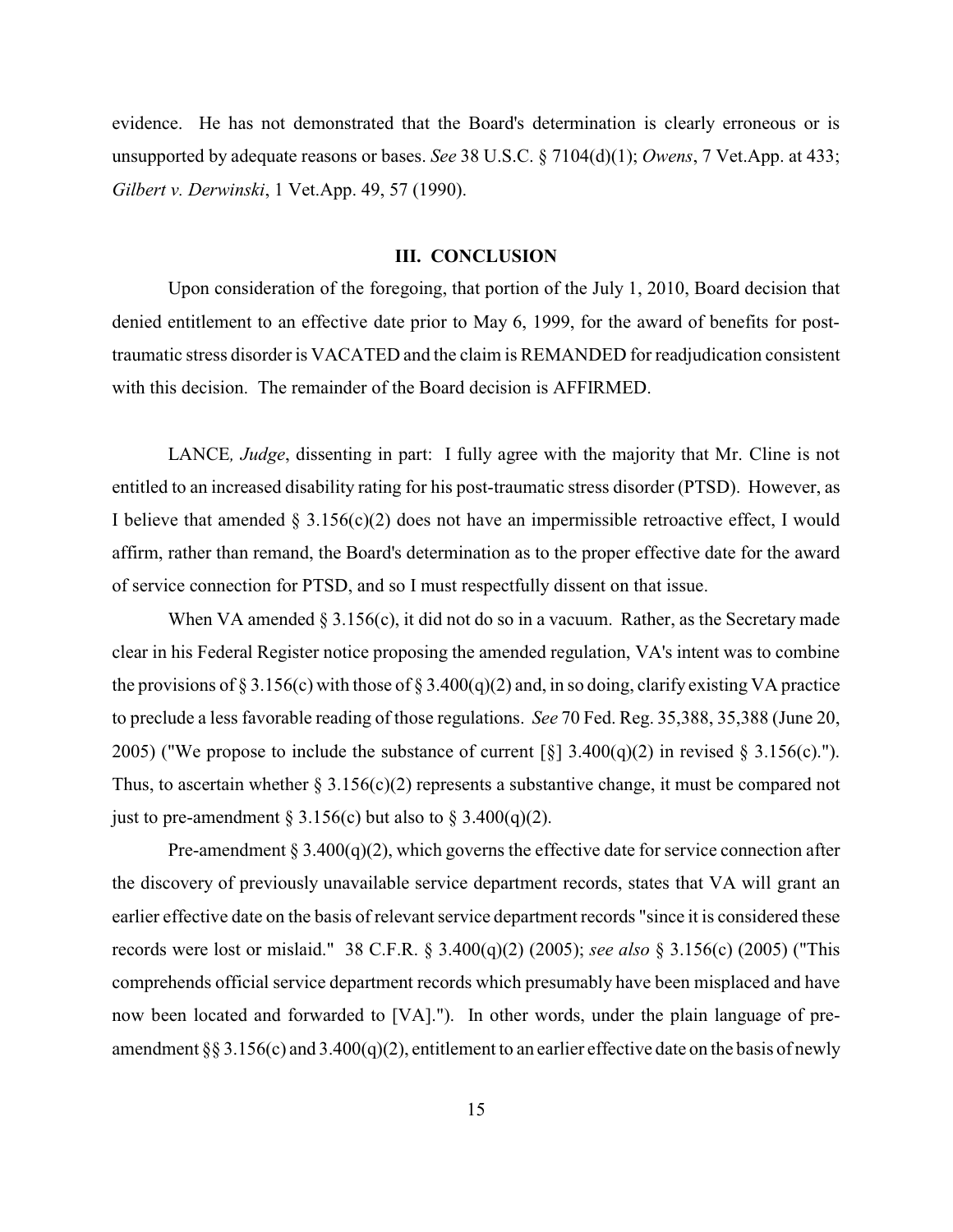discovered service records hinges on whether those records were lost or missing at the time of the original decision.

Nothing in the regulatory history contradicts this plain meaning; indeed, the Secretary's statements indicate that he intended the amendments to liberalize, not restrict, the situations under which a claimant could be entitled to an earlier effective date:

Even though *the current language can be read as a limitation*, in practice, VA does not limit its reconsideration to "misplaced" service department records. Rather, VA intended the reference to misplaced records as an example of the type of service department records that may have been unavailable when it issued a decision on a claim. *The proposed revision to § 3.156(c) removes this ambiguity*.

70 Fed. Reg. at 35,388 (emphasis added); *see also Auer v. Robbins*, 519 U.S. 452, 461–62 (1997) (noting that deference must be afforded to an agency's interpretation of a regulation); *Smith v. Nicholson*, 451 F.3d 1344, 1349–50 (Fed. Cir. 2006) (the Secretary's interpretation of his own regulations is "'of controlling weight unless it is plainly erroneous or inconsistent with the regulation'" (quoting *Bowles v. Seminole Rock & Sand Co.*, 325 U.S. 410, 414 (1945))).

In short, both the plain meaning of the regulations and the Secretary's statements of intent make clear that the 2006 amendments were intended to liberalize  $\S 3.156(c)$  to reflect VA practice, and that § 3.156(c)(2), rather than creating a bar to existing relief, was designed only to limit the reach of the liberalization. The majority ignores this distinction by focusing on the use of the word "would" in the Secretary's description of the effects of amended § 3.156(c)(2), *see ante* at . However, when viewed in light of my analysis above, it is clear that use of the word "would" merely signifies the Secretary's intent to limit the scope of the proposed liberalization.

Neither *Vigil v. Peake*, 22 Vet.App. 63 (2008), nor *Mayhue v. Shinseki*, 24 Vet.App. 273 (2011), contradict this view. In *Vigil*, the Court held only that unit records fell within the category of records contemplated by pre-amendment § 3.156(c). 22 Vet.App. at 66. It did not, however, interpret the provisions of § 3.400(q)(2), nor did it discuss under what situations § 3.156(c) was for application. *Compare id.* at 66 n.3 ("[W]e are not holding that § 3.156(c) warrants an earlier effective date in this case . . . or that § 3.156(c) necessarily is for application here.") *with id*. at 67 (Lance, J., dissenting) ("I believe that unavailable service records are those that VA had a duty to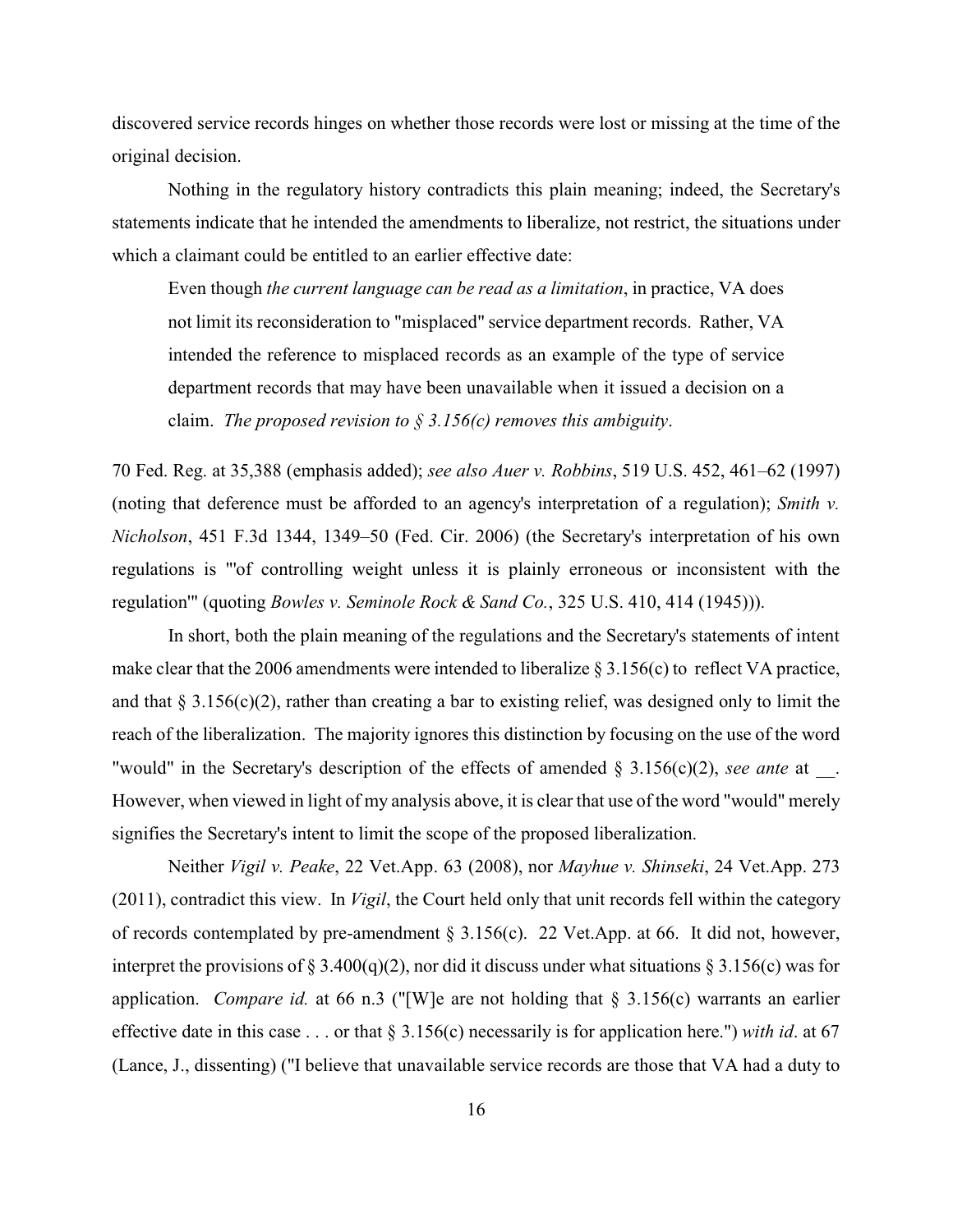seek and, for whatever reason, was not able to obtain."). Similarly, *Mayhue*, as the majority notes, explicitly declined to reach the issue of whether amended  $\S$  3.156(c)(2) has an impermissible retroactive effect. 24 Vet.App. at 279.

Thus, as I read pre-amendment §§ 3.156(c) and 3.400(q)(2), VA technically had no duty to readjudicate claims based on newlydiscovered service department records unless those records were lost or unavailable at the time of the original decision. Given this interpretation of these regulations, I would hold that amended  $\S 3.156(c)(2)$  does not have an impermissible retroactive effect, as it does not represent a departure from the pre-amendment regulations. In particular, reading pre-amendment §§ 3.156(c) and 3.400(q)(2) as applying only to records that were lost or missing at the time of the original decision forecloses application of those regulations to records that were not before VA for other reasons, such as negligence on the part of the Department of Defense or National Archives and Records Administration in forwarding records to VA, failure byVA to request adequately identified records, or where VA had no duty to obtain the records, either due to a claimant's failure to adequately identify records or because the duty did not otherwise arise.

Although the Secretary specifically clarified that amended  $\S 3.156(c)$  applied in cases of administrative error, he did not extend this liberalization to records not obtained by VA due to an appellant's failure to adequately identify them. *See* 70 Fed. Reg. at 35,389 ("This limitation would allow VA to reconsider decisions and retroactively evaluate disability in a fair manner, on the basis that a claimant should not be harmed by an administrative deficiency of the government."). Thus, in cases where an appellant did not adequately identify relevant unit records, neither the preamendment nor amended regulations allows for an earlier effective date on the basis of those records, and so amended  $\S 3.156(c)(2)$  does not represent a change in the substance of the law.

Here, there is no indication that the appellant's unit records were lost or missing at the time of the 1993 decision. Rather, VA simply had no duty to obtain those records. Under the laws and regulations at the time of the 1993 decision, VA had no duty to assist a claimant unless there was a well-grounded claim. *See Morton v. West*, 12 Vet.App. 477, 486 (1999), *withdrawn*, *Morton v. Gober*, 14 Vet.App. 174 (2000) (per curiam order), *and superseded by statute*, Veterans Claims Assistance Act of 2000 (VCAA), Pub L. No. 106-475, 114 Stat. 2096, *as recognized in Duenas v. Principi*, 18 Vet.App. 512 (2004). For a claim to be well grounded, the record had to contain (1)